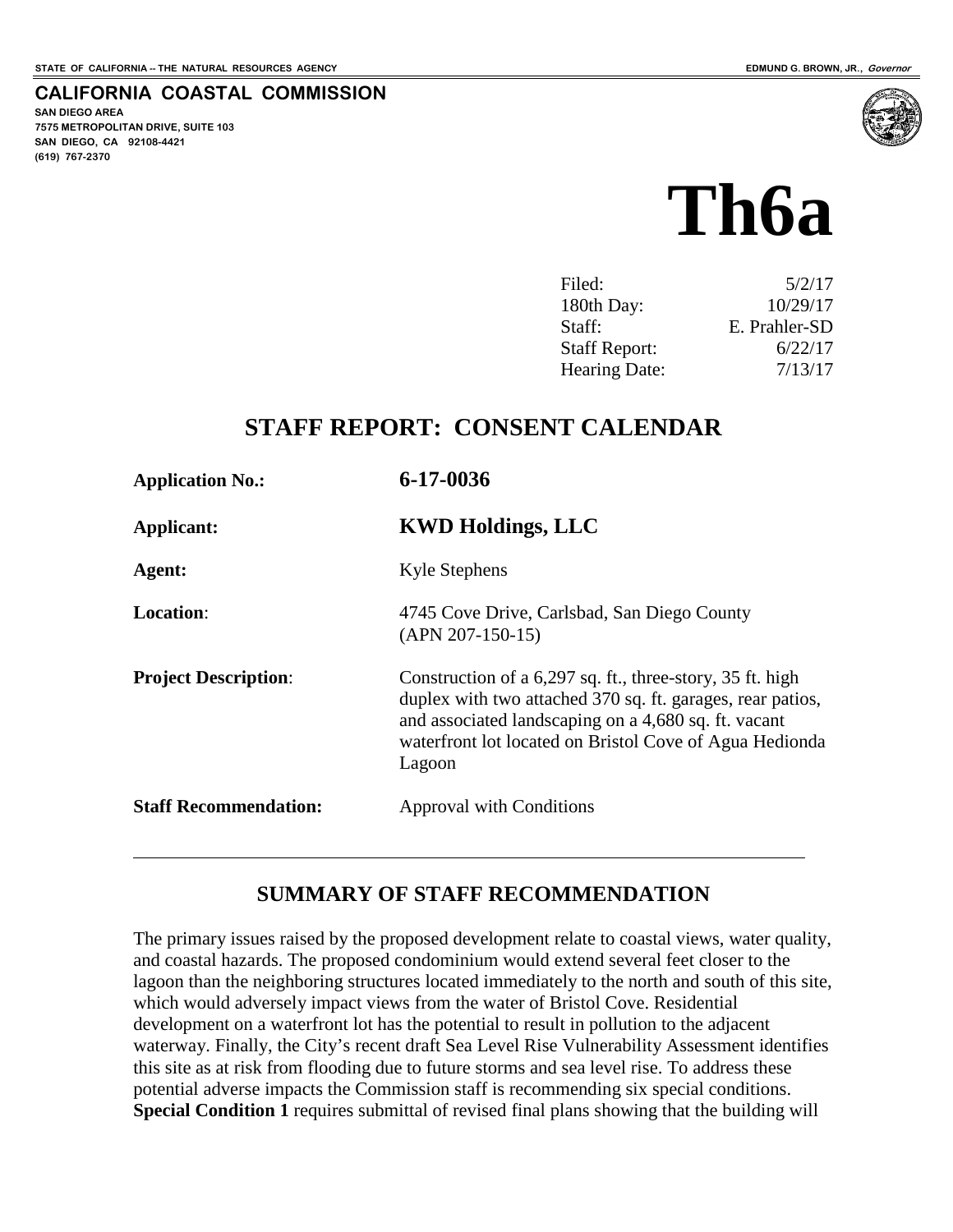be constructed consistent with a stringline setback to protect views from the water of Bristol Cove**. Special Conditions 2 and 3** require submittal of final landscape and drainage plans protecting water quality. Because the duplex is proposed in an area that will be subject to flooding in the future, **Special Condition 4** requires the applicant to assume the risk of constructing in a hazardous location. Further, **Special Condition 5** requires the applicant to waive any rights to future shoreline protection. Finally, **Special Condition 6** requires the applicant to record a deed restriction against the property, notifying all future owners of this permit and its conditions.

Commission staff recommends **approval** of coastal development permit application 6-17- 0036 as conditioned.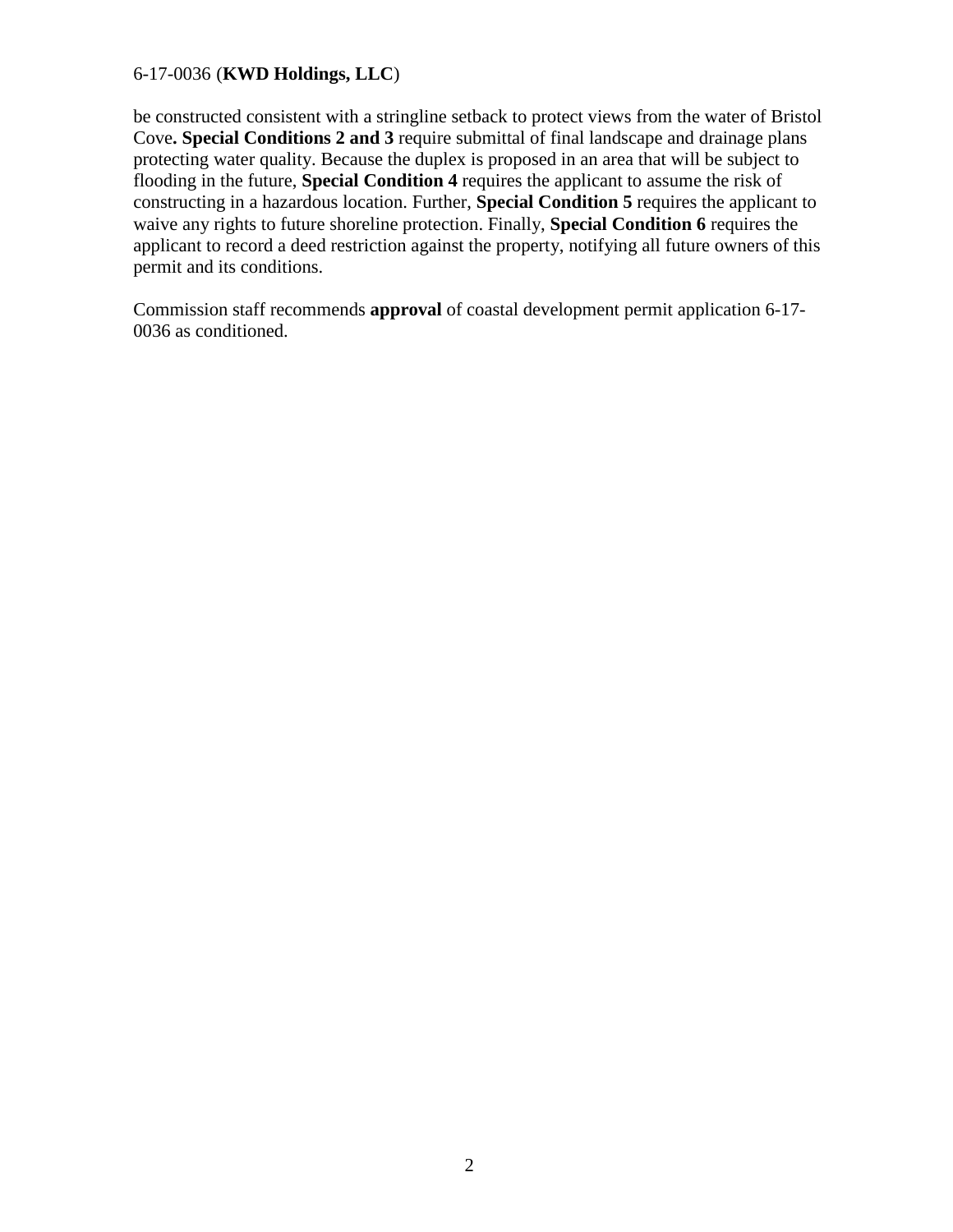# **TABLE OF CONTENTS**

| $A_{\cdot}$    |  |
|----------------|--|
| <b>B.</b>      |  |
| $\mathcal{C}$  |  |
| D.             |  |
| E.             |  |
| G.             |  |
| H.             |  |
| $\mathbf{I}$ . |  |

# **APPENDICES**

Appendix A – Substantive File Documents

# **EXHIBITS**

**Exhibit 1 - Location Map** Exhibit 2 – Aerial Image Exhibit 3 – Site Plan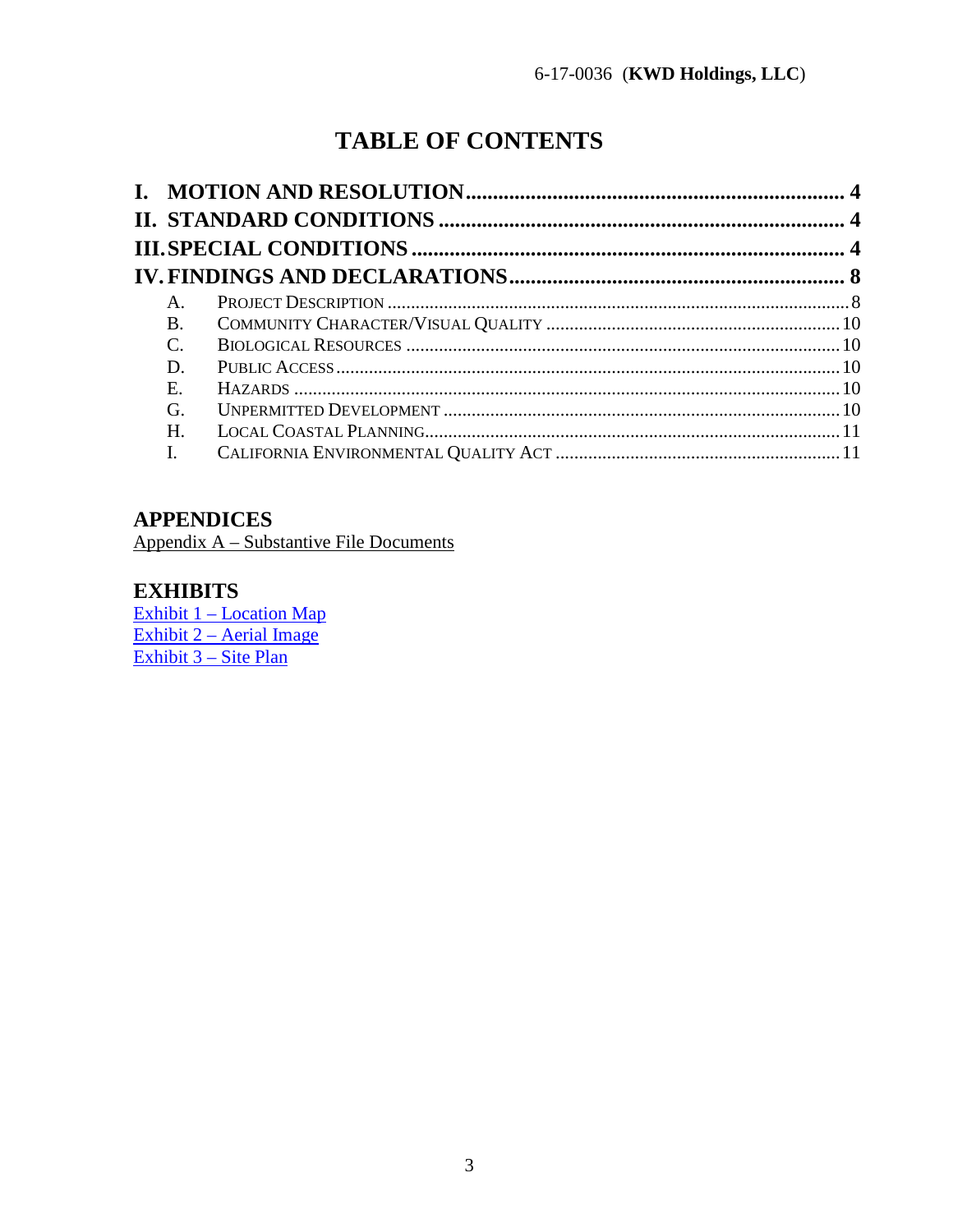# <span id="page-3-0"></span>**I. MOTION AND RESOLUTION**

#### **Motion:**

*I move that the Commission approve the coastal development permit applications included on the consent calendar in accordance with the staff recommendations.* 

Staff recommends a **YES** vote. Passage of this motion will result in approval of all the permits included on the consent calendar. The motion passes only by affirmative vote of a majority of the Commissioners present.

# <span id="page-3-1"></span>**II. STANDARD CONDITIONS**

This permit is granted subject to the following standard conditions:

- 1. **Notice of Receipt and Acknowledgment**. The permit is not valid and development shall not commence until a copy of the permit, signed by the permittee or authorized agent, acknowledging receipt of the permit and acceptance of the terms and conditions, is returned to the Commission office.
- 2. **Expiration.** If development has not commenced, the permit will expire two years from the date on which the Commission voted on the application. Development shall be pursued in a diligent manner and completed in a reasonable period of time. Application for extension of the permit must be made prior to the expiration date.
- 3. **Interpretation.** Any questions of intent of interpretation of any condition will be resolved by the Executive Director or the Commission.
- 4. **Assignment.** The permit may be assigned to any qualified person, provided assignee files with the Commission an affidavit accepting all terms and conditions of the permit.
- 5. **Terms and Conditions Run with the Land.** These terms and conditions shall be perpetual, and it is the intention of the Commission and the permittee to bind all future owners and possessors of the subject property to the terms and conditions.

# <span id="page-3-2"></span>**III. SPECIAL CONDITIONS**

This permit is granted subject to the following special conditions:

#### 1. **Revised Final Plans.**

### A. **PRIOR TO ISSUANCE OF THE COASTAL DEVELOPMENT**

**PERMIT**, the applicant shall submit for review and written approval by the Executive Director, revised final plans approved by the City of Carlsbad that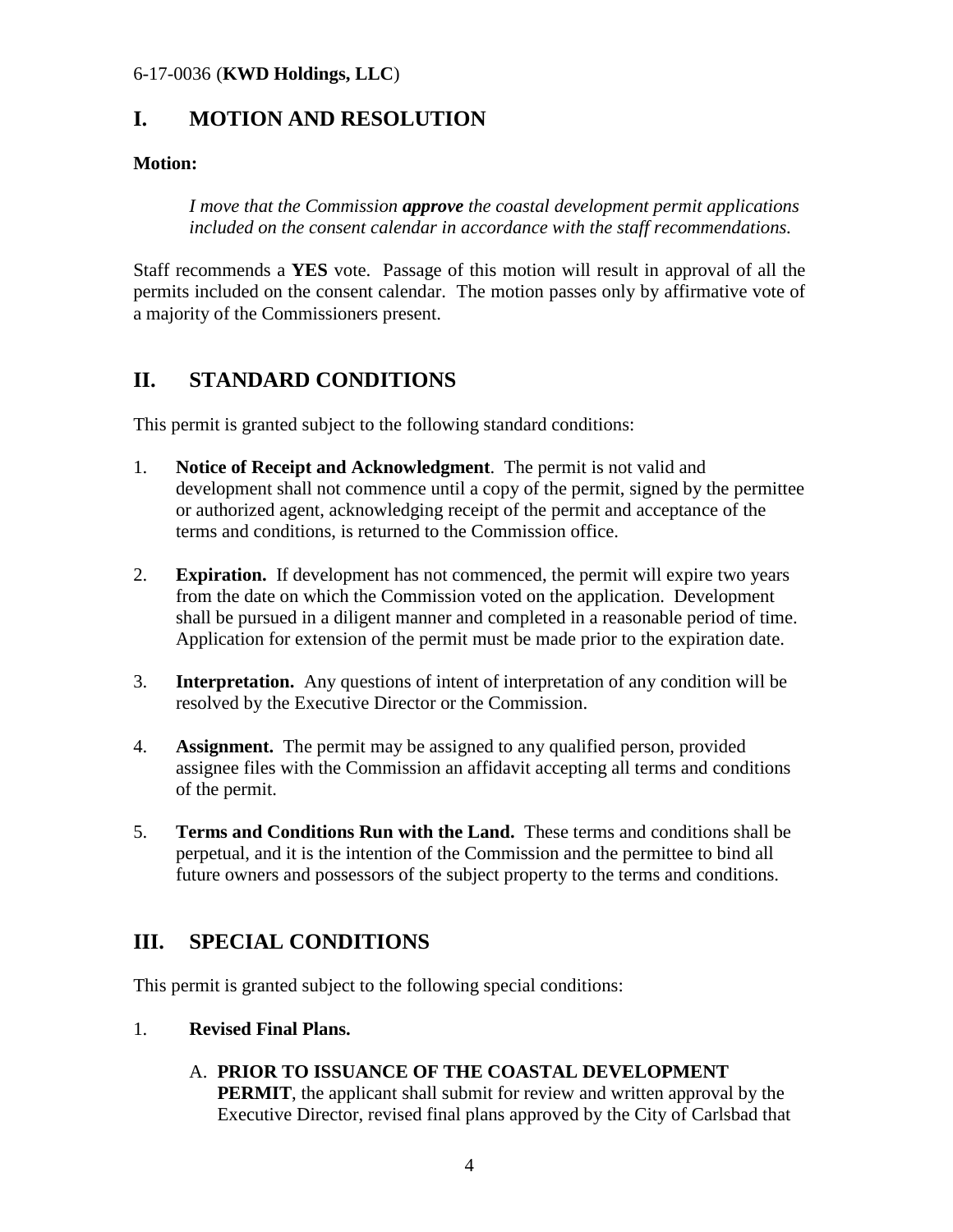are in substantial conformance with the plans prepared by Kyle Stephens & Associates, received January 10, 2017 and March 20, 2017, except that they shall demonstrate that the proposed project has been modified to conform to the "structural stringline," which is generally depicted on [Exhibit 3](https://documents.coastal.ca.gov/reports/2017/7/Th6a/Th6a-7-2017-exhibits.pdf) of this staff report.

B. The applicant shall undertake development in accordance with the approved plans. Any proposed changes to the approved plans shall be reported to the Executive Director. No changes to the plans shall occur without a Coastal Commission approved amendment to this coastal development permit unless the Executive Director determines that no amendment is legally required.

#### 2. **Final Landscape Plans.**

- A. **PRIOR TO THE ISSUANCE OF THE COASTAL DEVELOPMENT PERMIT**, the applicant shall submit a final landscaping plan to the Executive Director for review and written approval. The plans shall be in substantial conformance with the landscape plans prepared by Kyle Stephens & Associates, received January 10, 2017, and shall reflect the following:
	- (i) A maintenance plan for the landscaped area that shall describe the herbicide, pesticide and fertilizer practices as well as list the chemical pesticides and fertilizers that will be employed on site. Said chemicals shall not be toxic to fish or wildlife or persistent in the environment. Herbicides and pesticides, if used at all, shall be applied by hand application or by other means that will prevent leakage, percolation, or aerial drift into adjacent lagoon;
	- (ii) A plan showing the type, size, extent and location of all plant materials used;
	- (iii) Only drought-tolerant native or non-invasive plant materials shall be utilized;
	- (iv) The bio-filtration basin areas shall be maintained in good growing condition, and whenever necessary, shall be replaced with new droughttolerant native or non-invasive plant materials to ensure continued compliance with landscape requirements;
	- (v) All landscaping shall be drought-tolerant and native or non-invasive plant species. No plant species listed as problematic or invasive by the California Native Plant Society, the California Exotic Pest Plant Council, or as may be identified from time to time by the State of California, shall be employed or allowed to naturalize or persist on the site. No plant species listed as 'noxious weed' by the State of California or the U.S. Federal Government shall be utilized within the property;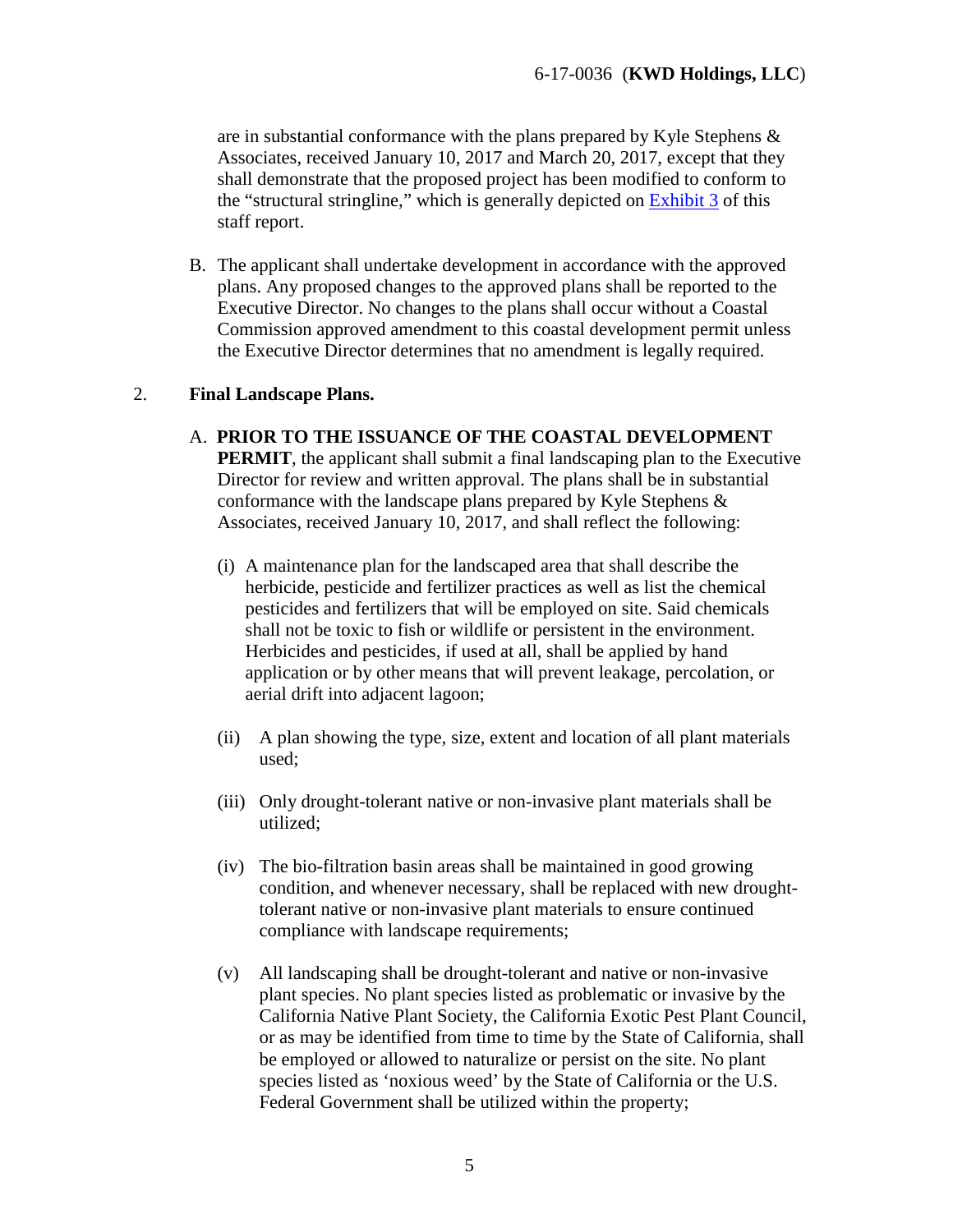- (vi) If using potable water for irrigation, only drip or micro spray irrigation systems may be used;
- (vii) (a) A written commitment by the applicant that five years from the date of the issuance of the coastal development permit for the residential structure, the applicant will submit for the review and written approval of the Executive Director, a landscape monitoring report, prepared by a licensed Landscape Architect or qualified Resource Specialist, that certifies whether the on-site landscaping is in conformance with the landscape plan approved pursuant to this Special Condition. The monitoring report shall include photographic documentation of plant species and plant coverage.

(b) If the landscape monitoring report indicates the landscaping is not in conformance with or has failed to meet the performance standards specified in the landscaping plan approved pursuant to this permit, the applicant or successors in interest shall submit a revised or supplemental landscape plan for the review and written approval of the Executive Director. The revised landscaping plan must be prepared by a licensed Landscape Architect or Resource Specialist and shall specify measures to remediate those portions of the original plan that have failed or are not in conformance with the original approved plan; and

(viii) The applicant shall undertake the development in accordance with the approved landscape plans. Any proposed changes to the approved plans shall be reported to the Executive Director. No changes to the plans shall occur without a Commission-approved amendment to the permit unless the Executive Director determines that no such amendment is legally required.

#### 3. **Final Drainage Plans.**

- A. **PRIOR TO ISSUANCE OF THE COASTAL DEVELOPMENT PERMIT**, the applicant shall submit final drainage plans for review and written approval by the Executive Director that are in substantial conformance with the plans prepared by Kyle Stephens & Associates, received on January 10, 2017.
- B. The applicant shall undertake development in accordance with the approved plans. Any proposed changes to the approved plans shall be reported to the Executive Director. No changes to the plans shall occur without a Coastal Commission approved amendment to this coastal development permit unless the Executive Director determines that no amendment is legally required.
- 4. **Assumption of Risk, Waiver of Liability and Indemnity Agreement.** By acceptance of this permit, the applicant acknowledges and agrees (A) that the site may be subject to hazards, including but not limited to waves, storms, flooding, erosion, and earth movement, many of which will worsen with future sea level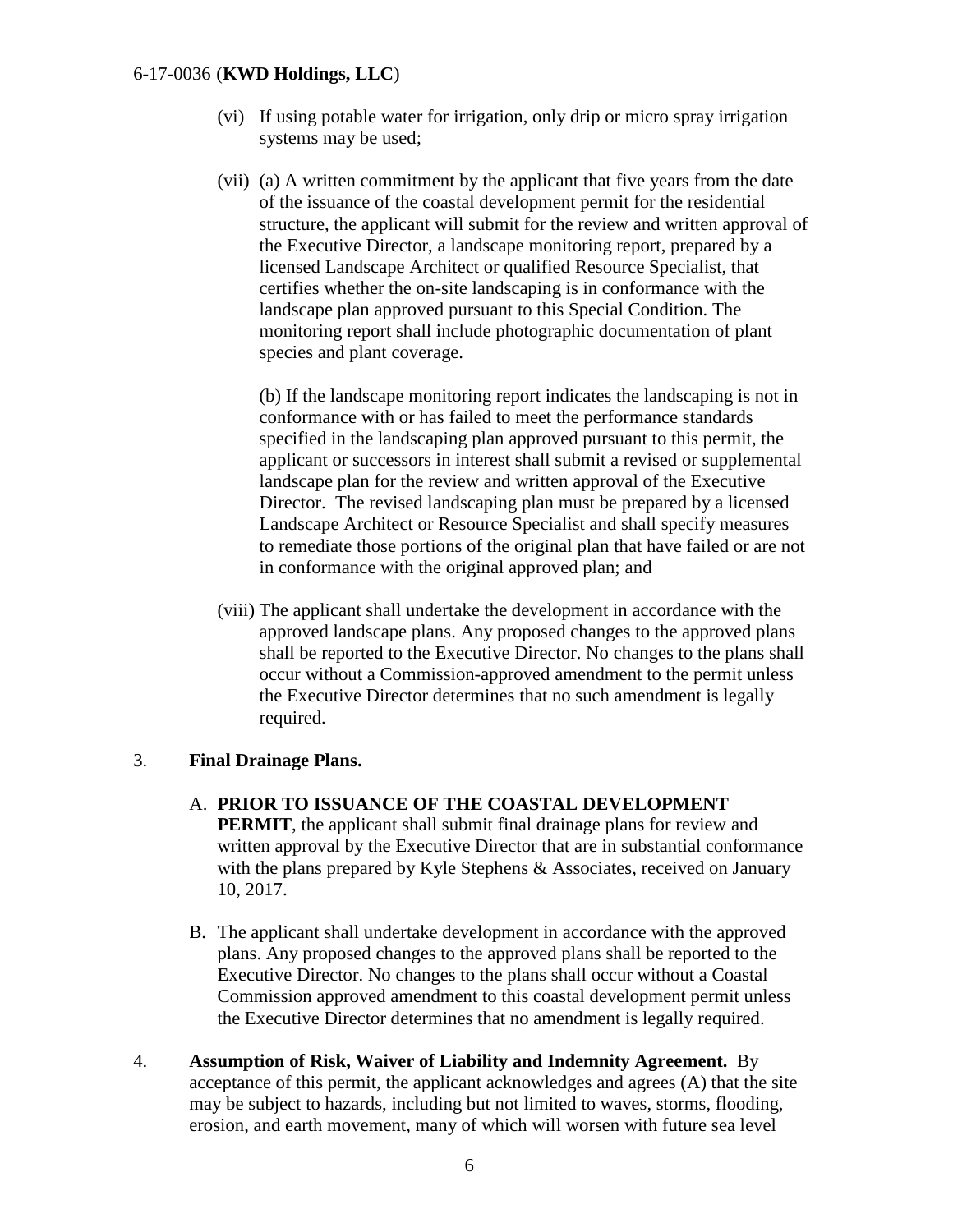rise; (B) to assume the risks to the permittee and the property that is the subject of this permit of injury and damage from such hazards in connection with this permitted development; (C) to unconditionally waive any claim of damage or liability against the Commission, its officers, agents, and employees for injury or damage from such hazards; and (D) to indemnify and hold harmless the Commission, its officers, agents, and employees with respect to the Commission's approval of the project against any and all liability, claims, demands, damages, costs (including costs and fees incurred in defense of such claims), expenses, and amounts paid in settlement arising from any injury or damage due to such hazards.

#### 5. **No Future Shoreline Protective Device.**

- A. By acceptance of this Permit, the applicant agrees, on behalf of itself (or himself or herself, as applicable) and all successors and assigns, that no shoreline protective device(s) shall ever be constructed to protect the development approved pursuant to Coastal Development Permit No. 6-17- 0036 including, but not limited to, the residence, foundations, decks/patios, and/or driveways, including in the event that the development is threatened with damage or destruction from waves, erosion, storm conditions, liquefaction, or other coastal hazards in the future, and as may be exacerbated by sea level rise. By acceptance of this Permit, the applicant hereby waives, on behalf of itself (or himself or herself, as applicable) and all successors and assigns, any rights to construct such devices that may exist under applicable law.
- B. By acceptance of this Permit, the applicant further agrees, on behalf of itself (or himself or herself, as applicable) and all successors and assigns, that the landowner shall remove the development authorized by this Permit, including the residence, foundations, decks/patios, and/or driveways, if any government agency has ordered that the structures are not to be occupied due to any of the hazards identified above, or if any public agency requires the structures to be removed. If any portion of the development at any time encroaches onto public property, the permittee shall either remove the encroaching portion of the development or apply to retain it. Any application to retain it must include proof of permission from the owner of the public property. The permittee shall obtain a coastal development permit for removal of approved development unless the Executive Director determines that no coastal development permit is legally required.
- C. Prior to removal/relocation, the permittee shall submit a Removal/Relocation Plan to the Executive Director for the review and written approval. The Removal/Relocation Plan shall clearly describe the manner in which such development is to be removed/relocated and the affected area restored so as to best protect coastal resources, including the Agua Hedionda Lagoon. In the event that portions of the development fall to the lagoon before they are removed/relocated, the landowner shall remove all recoverable debris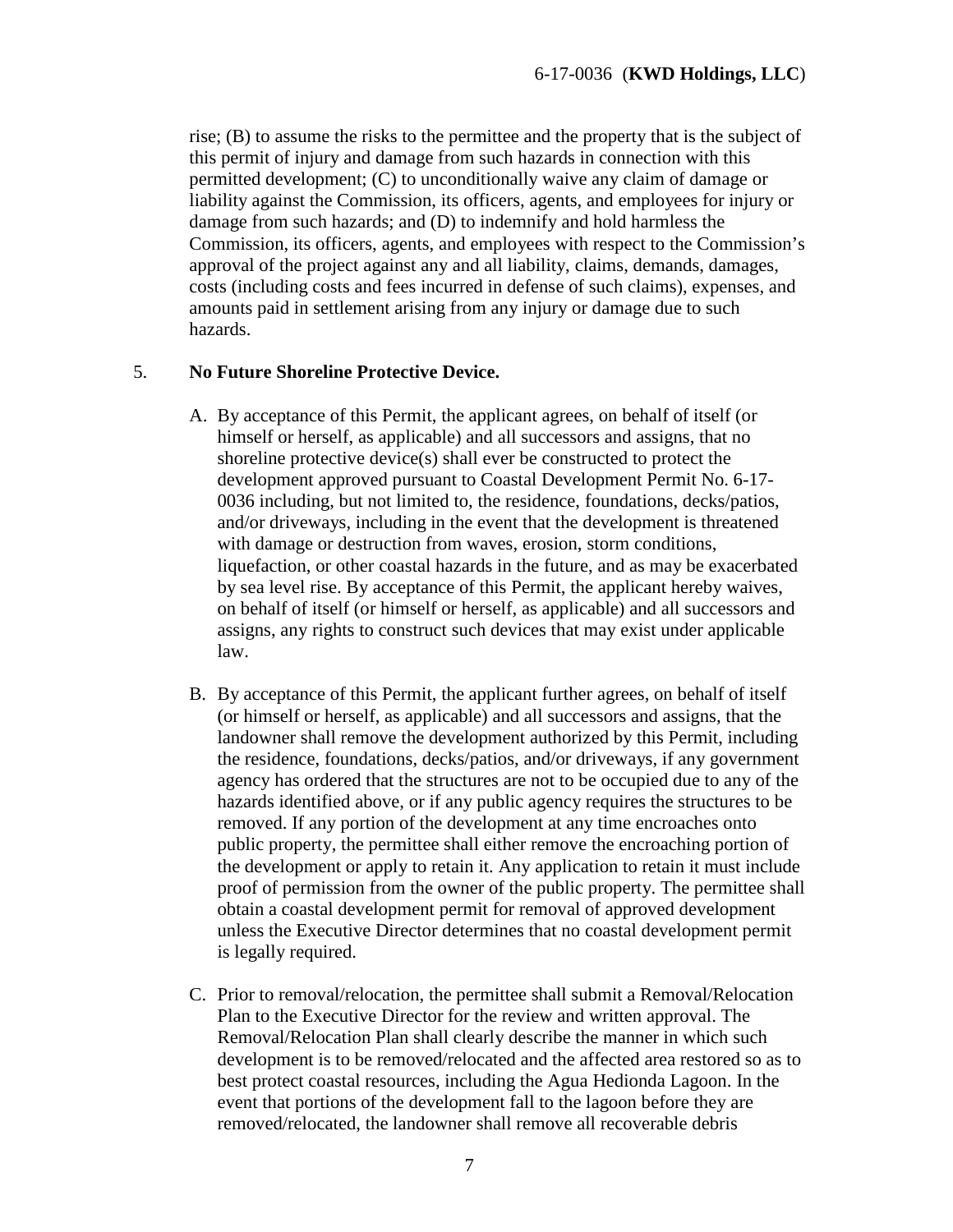associated with the development from the lagoon and lawfully dispose of the material in an approved disposal site. Such removal shall require a coastal development permit.

#### 6. **Deed Restriction. PRIOR TO ISSUANCE OF THE COASTAL**

**DEVELOPMENT PERMIT**, the applicant shall submit to the Executive Director for review and approval documentation demonstrating that the applicant has executed and recorded against the parcel(s) governed by this permit a deed restriction, in a form and content acceptable to the Executive Director: (1) indicating that, pursuant to this permit, the California Coastal Commission has authorized development on the subject property, subject to terms and conditions that restrict the use and enjoyment of that property; and (2) imposing the Special Conditions of this permit as covenants, conditions and restrictions on the use and enjoyment of the Property. The deed restriction shall include a legal description of the entire parcel or parcels governed by this permit. The deed restriction shall also indicate that, in the event of an extinguishment or termination of the deed restriction for any reason, the terms and conditions of this permit shall continue to restrict the use and enjoyment of the subject property so long as either this permit or the development it authorizes, or any part, modification, or amendment thereof, remains in existence on or with respect to the subject property.

# <span id="page-7-0"></span>**IV. FINDINGS AND DECLARATIONS**

#### <span id="page-7-1"></span>**A. PROJECT DESCRIPTION**

The applicant proposes to construct a 6,297 sq. ft., three-story condominium duplex with two attached 370 sq. ft. garages, rear patios, and associated landscaping on a 4,680 sq. ft. vacant waterfront lot at 4745 Cove Drive, Carlsbad [\(Exhibit 3\)](https://documents.coastal.ca.gov/reports/2017/7/Th6a/Th6a-7-2017-exhibits.pdf). The project also includes 970 cu. yds. of grading. The duplex is proposed to extend up to 35 feet in height. The site is zoned Residential Waterway (R-W), which is a zone that regulates high-density residential development in Carlsbad. There is an existing, unpermitted private boat ramp and dock on the site, however, the applicant is not proposing any changes to the boat ramp and dock at this time.

The subject site is located on the north side of Cove Drive, and is adjacent to Bristol Cove, a private cove and marina facility located off the inner basin of Agua Hedionda Lagoon [\(Exhibit 1\)](https://documents.coastal.ca.gov/reports/2017/7/Th6a/Th6a-7-2017-exhibits.pdf). The cove, including the water area, is owned by Bristol Cove Property Owner's Association, and the entire shoreline of the cove is lined with riprap. Although privately owned, the cove is used by the public for paddling and sightseeing on the water. The proposed site is the last remaining undeveloped lot on Bristol Cove and is surrounded by multi-unit condominium complexes and a few single family residences. Since 1972, over three dozen permits have been issued for the construction of singlefamily residences and condominium complexes and duplexes, ranging in size from 2-unit structures to 100-unit complexes, along Bristol Cove.

Agua Hedionda Lagoon is a "man made" water body that was originally dredged in 1954 to -11 feet MSL (Mean Sea Level), out of a historical 230-acre salt marsh slough to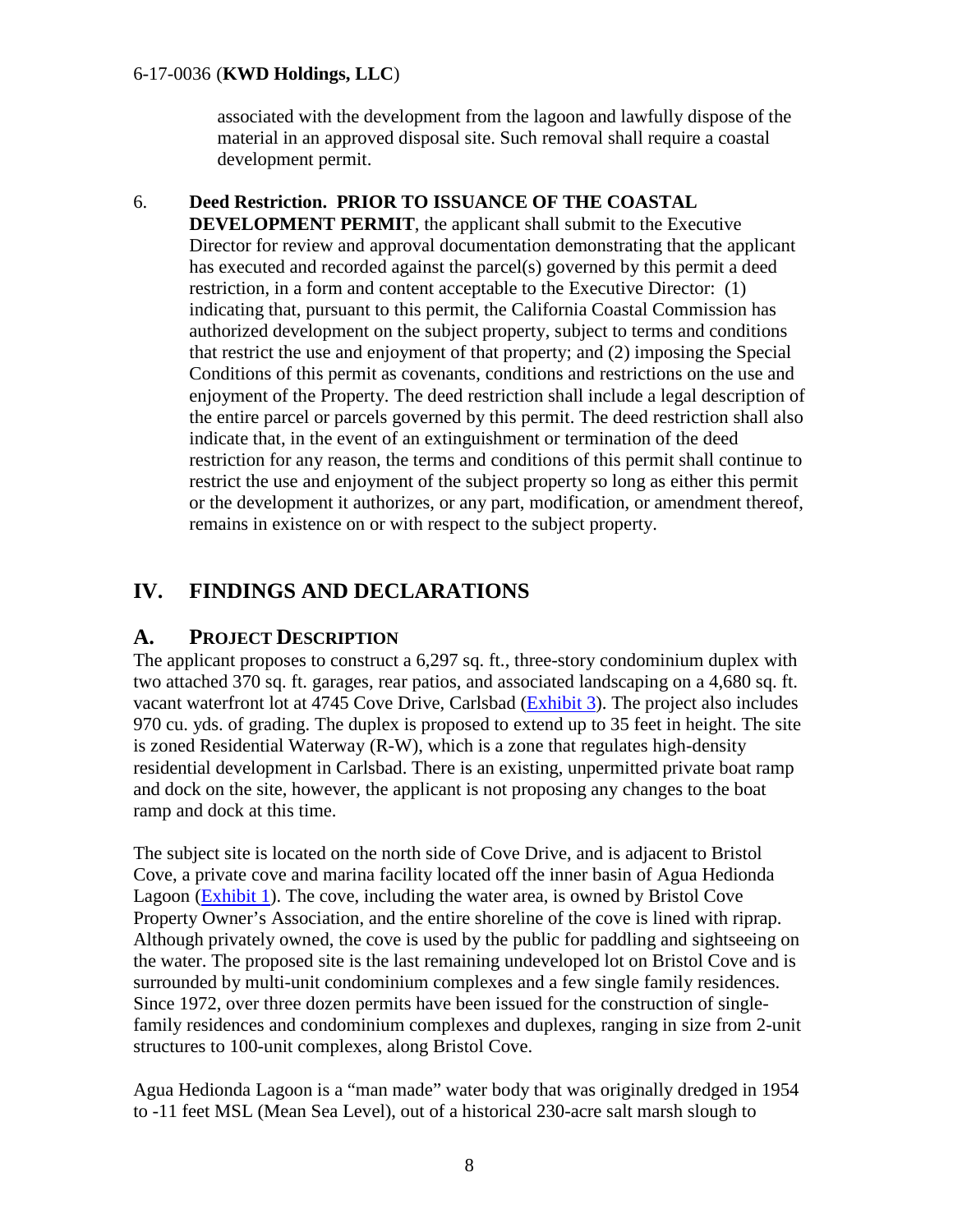provide cooling water for the Encina Power Plant. Two settling basins were included in the design: one in the outer lagoon to trap sands carried in from the ocean, and one at the eastern end to trap incoming sediments from Hedionda Creek. Since 1980, the Commission has approved several coastal development permits for the dredging of Bristol Cove and other areas of the lagoon. The site is within the City of Carlsbad's Agua Hedionda Land Use Plan (LUP) area; however, an Implementation Plan for the Agua Hedionda segment has not yet been certified. Therefore, Chapter 3 of the Coastal Act is the standard of review, while the City's LUP is used as guidance.

There is little public access to the shoreline available around the subject site, as the cove is surrounded by existing private development that includes patios and docks that extend out into the water. Because the subject site is the last remaining vacant site in a fully developed residential community, there is no opportunity for providing access along the shoreline through development of this lot. Thus, the proposed project will not adversely impact public access.

Because the project is located along the shoreline of Bristol Cove, the project has the potential to adversely impact views to and along the cove and Agua Hedionda Lagoon. As proposed, the project is consistent with the height limitations imposed by the Agua Hedionda LUP and will not impact views from Adams Street, a designated scenic roadway that runs above the project site and offers expansive views of Agua Hedionda Lagoon. There are views available from the water towards the land, and it is important to ensure that development around the lagoon be set back far enough from the water to avoid a towering or walling effect around the cove. The current pattern of development along Bristol Cove establishes a minimum 20-foot rear yard setback between the shoreline (measured as the MHTL) and the primary building, which the proposed project adheres to.

However, as proposed, the duplex would extend several feet closer to the lagoon than the neighboring structures located immediately to the north and south of this site, adversely impacting views from the water of Bristol Cove. Further, because this is last remaining vacant parcel along Bristol Cove, this project has the potential to change the pattern of development along the cove if the proposed building is located closer to the water than the neighboring structures. Most of the lots fronting on Bristol Cove were developed in the 1960s. As the existing lots are redeveloped in the future, the entire neighborhood could push closer to the water, creating a towering or walling effect around the cove. Therefore, the Commission imposes **Special Condition 1** requiring the applicant to submit revised final plans demonstrating that the duplex will be sited consistent with a "structural stringline" setback as depicted on [Exhibit 3](https://documents.coastal.ca.gov/reports/2017/7/Th6a/Th6a-7-2017-exhibits.pdf) to ensure that existing views are protected and to discourage a new pattern of development closer to the water as neighboring parcels are redeveloped.

Development of the subject site also has the potential to adversely impact water quality of Agua Hedionda Lagoon. To minimize the potential for runoff to the Lagoon, the project is designed to direct runoff into bio-filtration basins onsite and the Commission imposes **Special Condition 3** requiring submission of final drainage plans. To further protect water quality, the Commission imposes **Special Condition 2** requiring the applicant to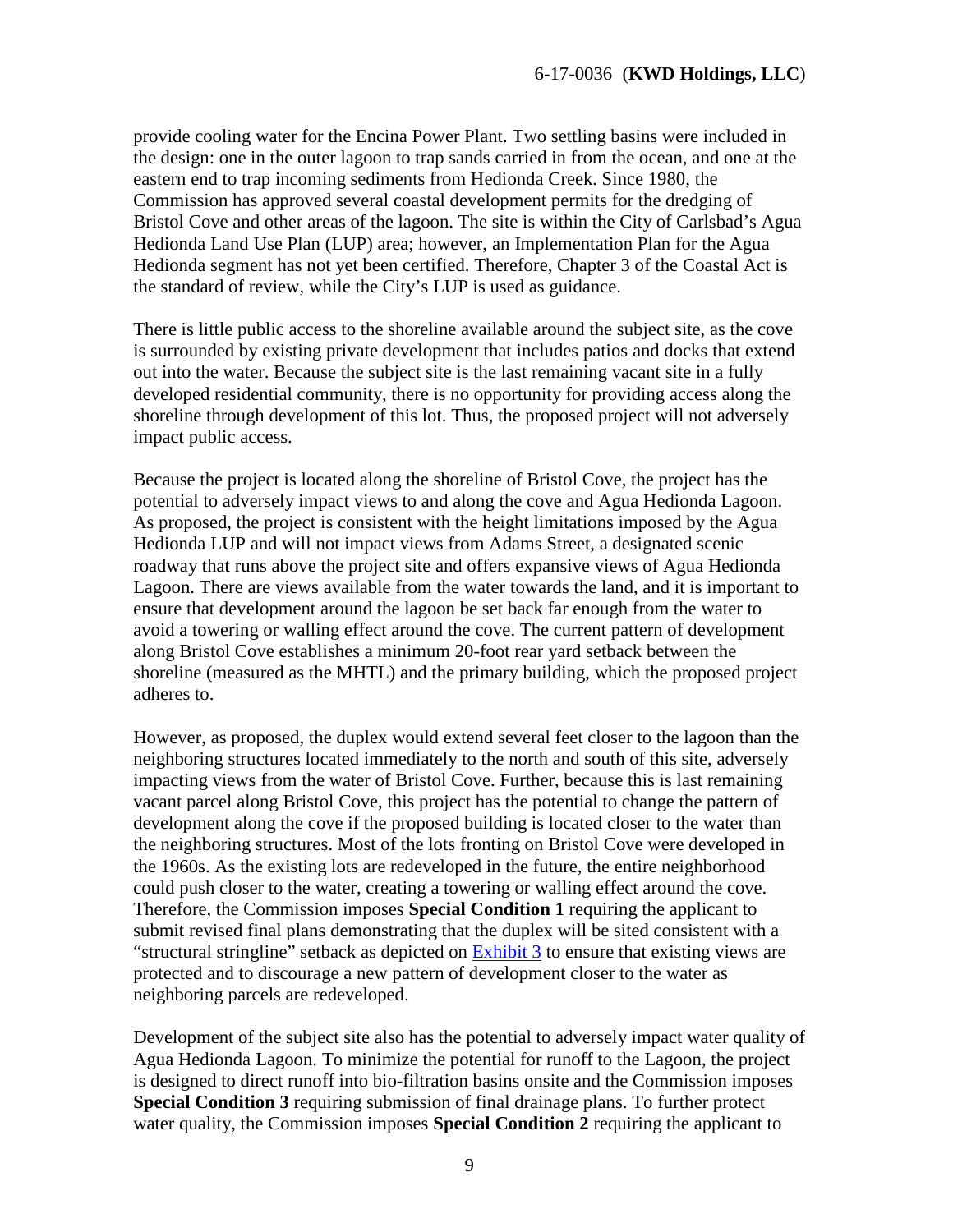submit final landscape plans that require use of only nontoxic fertilizers and herbicides, non-invasive drought tolerant plant species; require maintenance of the bio-filtration areas; and require submission of a landscape monitoring report five years after the issuance of the coastal development permit.

The City of Carlsbad's recent Sea Level Rise Vulnerability Assessment (May 2017 Draft) identifies the neighborhood surrounding Bristol Cove, including this site, as subject to flood risk due to storms and future sea level rise. Given that the applicant has chosen to develop a waterfront lot despite risks from sea level rise and storm flooding, the applicant must assume the risks; therefore the Commission imposes **Special Condition 4**. In addition, the Commission imposes **Special Condition 5**, requiring the applicant to waive any rights to future shoreline protection. Finally, **Special Condition 6** requires the applicant to record a deed restriction against the property to notify future owners of the terms and conditions of this permit.

## <span id="page-9-0"></span>**B. COMMUNITY CHARACTER/VISUAL QUALITY**

The development is located within an existing developed area and, as conditioned, will be compatible with the character and scale of the surrounding area and will not impact public views. Therefore, the Commission finds that the development, as conditioned, is consistent with the provisions of the Agua Hedionda LUP and conforms to Section 30251 of the Coastal Act.

### <span id="page-9-1"></span>**C. BIOLOGICAL RESOURCES**

Coastal Act policies 30240 and 30251 restrict the alteration of natural landforms and protect sensitive habitats. Section 30231 of the Coastal Act requires that coastal waters are protected and runoff minimized.

The proposed development will not have an adverse impact on any sensitive habitat, and, as conditioned, will not result in erosion or adverse impacts to water quality, as adequate drainage controls will be provided. Thus, the project is consistent with the resource protection policies of Chapter 3 of the Coastal Act.

### <span id="page-9-2"></span>**D. PUBLIC ACCESS**

As conditioned, the proposed development will not have an adverse impact on public access to the coast or to nearby recreational facilities. As conditioned, the proposed development conforms to Sections 30210 through 30214, Sections 30220 through 30224, Section 30252 and Section 30604(c) of the Coastal Act.

# <span id="page-9-3"></span>**E. HAZARDS**

Development adjacent to coastal waters is inherently dangerous. As conditioned, the Commission finds that the development conforms to the requirements of Sections 30235 and 30253 of the Coastal Act regarding the siting of development in hazardous locations.

### <span id="page-9-4"></span>**G. UNPERMITTED DEVELOPMENT**

Unpermitted development, in the form of an existing private ramp and boat dock located on the adjacent riprap and in the water, has occurred on the subject site without the required coastal development permit [\(Exhibit 2\)](https://documents.coastal.ca.gov/reports/2017/7/Th6a/Th6a-7-2017-exhibits.pdf). The current property owner bought the